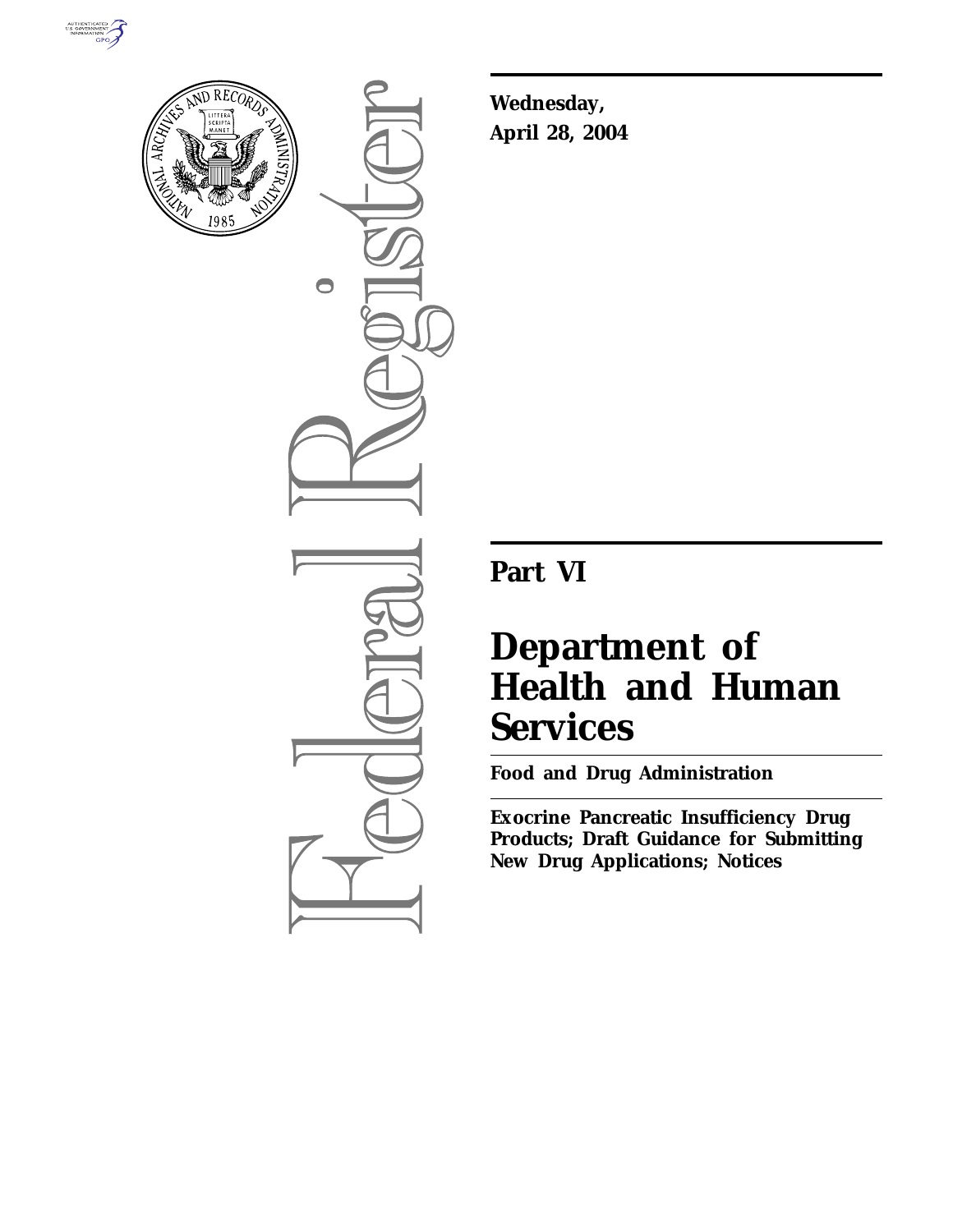# **DEPARTMENT OF HEALTH AND HUMAN SERVICES**

# **Food and Drug Administration**

**[Docket No. 2003N–0205]**

# **Exocrine Pancreatic Insufficiency Drug Products**

**AGENCY:** Food and Drug Administration. **ACTION:** Notice.

**SUMMARY:** The Food and Drug Administration (FDA) is announcing that all exocrine pancreatic insufficiency drug products are new drugs and is announcing the conditions for continued marketing of these drug products. Manufacturers who wish to continue to market exocrine pancreatic insufficiency drug products must submit new drug applications (NDAs); manufacturers who contend that a particular drug product is not subject to the new drug requirements of the Federal Food, Drug, and Cosmetic Act (the act) should submit a citizen petition. FDA has determined that prescription exocrine pancreatic insufficiency drug products are medically necessary and, accordingly, is allowing manufacturers 4 years to obtain approved applications. **DATES:** This notice is effective April 28, 2004.

A citizen petition claiming that a particular drug product is not subject to the new drug requirements of the act should be submitted no later than June 28, 2004.

After April 28, 2008, any prescription exocrine pancreatic insufficiency drug product introduced or delivered for introduction into interstate commerce without an approved application, unless found by FDA not to be subject to the new drug requirements of the act in response to a citizen petition submitted for that product, will be subject to regulatory action.

**ADDRESSES:** All communications in response to this notice should be identified with Docket No. 2003N–0205 and directed to the appropriate office listed in section III of this document. References described in section V of this document are available for public examination in the Division of Dockets Management (HFA–305), Food and Drug Administration.

**FOR FURTHER INFORMATION CONTACT:** Mary E. Catchings, Center for Drug Evaluation and Research (HFD–7), Food and Drug Administration, 5600 Fishers Lane, Rockville, MD 20857, 301–594– 2041.

**SUPPLEMENTARY INFORMATION:**

#### **I. Background**

This notice covers pancreatic enzyme preparations containing the ingredients pancreatin and pancrelipase. Both ingredients are extracted mainly from hog pancreas and contain principally amylase, protease, and lipase. Pancrelipase differs from pancreatin mainly in that it has a higher lipase concentration than does pancreatin.

Pancreatic extract drug products are indicated as replacement therapy to treat conditions associated with exocrine pancreatic insufficiency, including cystic fibrosis, chronic pancreatitis, pancreatic tumors, or pancreatectomy. Under normal circumstances, the pancreas secretes a sufficient amount of enzymes into the intestine to aid in the digestion process. When the pancreas is not functioning properly or is partially removed surgically, lesser amounts of pancreatic digestive enzymes (i.e., lipase for fat digestion, protease for protein digestion, and amylase for starch digestion) are released into the intestine. Because the pancreas has a large functional reserve capacity, malabsorption, due to insufficient digestion, does not occur until the pancreatic enzyme output level is reduced by more than 90 percent. When this level of reduction occurs, the pancreatic insufficiency can usually be detected by the increased fat content in the stools, and treatment with pancreatic enzymes taken by mouth may be necessary (56 FR 32282 at 32283, July 15, 1991).

Pancreatic extract drug products have been marketed in the United States for many years. Marketing of some of these products predates the 1938 passage of the act. Over the years, other pancreatic extract drug products have entered the market. Until recently, none of these drug products were marketed under approved NDAs.

As part of the OTC drug review, FDA evaluated the safety and effectiveness of drug products used to treat exocrine pancreatic insufficiency. In the **Federal Register** of December 21, 1979 (44 FR 75666), FDA published, under § 330.10(a)(6) (21 CFR 330.10(a)(6)), an advance notice of proposed rulemaking to establish a monograph for OTC exocrine pancreatic insufficiency drug products. The proposed rulemaking included the recommendations of the Advisory Review Panel on OTC Miscellaneous Internal Drug Products (the Panel), which was the advisory review panel responsible for evaluating data on the active ingredients in this drug class. Interested persons were invited to submit comments on the proposed rulemaking.

In the **Federal Register** of November 8, 1985 (50 FR 46594), FDA published a notice of proposed rulemaking to establish a monograph for OTC exocrine pancreatic insufficiency drug products based on the Panel's recommendations and the agency's response to comments submitted following publication of the advance notice of proposed rulemaking (the November 1985 proposed rule). In the November 1985 proposed rule, the agency accepted the Panel's recommendation that exocrine pancreatic insufficiency drug products be available as OTC drug products and proposed the conditions under which these drug products would be generally recognized as safe and effective and not misbranded. Interested persons were invited to submit new data, written comments, objections, or requests for oral hearing on the proposed rulemaking.

Based on new information submitted in response to the tentative final monograph and other available information that came to its attention, the agency reconsidered the approach proposed in the November 1985 proposed rule. Mainly because of bioavailability problems associated with use of pancreatic extract drug products and other problems reported with the products manufactured as entericcoated tablets and encapsulated entericcoated microspheres, FDA concluded that an OTC drug monograph would not be sufficient to adequately regulate these drug products. FDA concluded that preclearance of each product to standardize enzyme bioactivity would be necessary. FDA also determined that continuous physician monitoring of patients is a collateral measure necessary to the safe and effective use of pancreatic enzyme drug products, requiring such products to be available by prescription only. Thus, in the **Federal Register** of July 15, 1991 (56 FR 32282), FDA proposed a rule (the July 1991 proposed rule) that would declare that OTC drug products used to treat exocrine pancreatic insufficiency are not generally recognized as safe and effective and are misbranded. Accordingly, FDA withdrew the November 8, 1985, proposed rule. In the preamble to the July 1991 proposed rule, FDA also stated that it considers all exocrine pancreatic insufficiency drug products, whether currently marketed on an OTC or a prescription basis, to be new drugs for which approved applications will be required for marketing. The final rule, which affected only OTC products, was published in the **Federal Register** of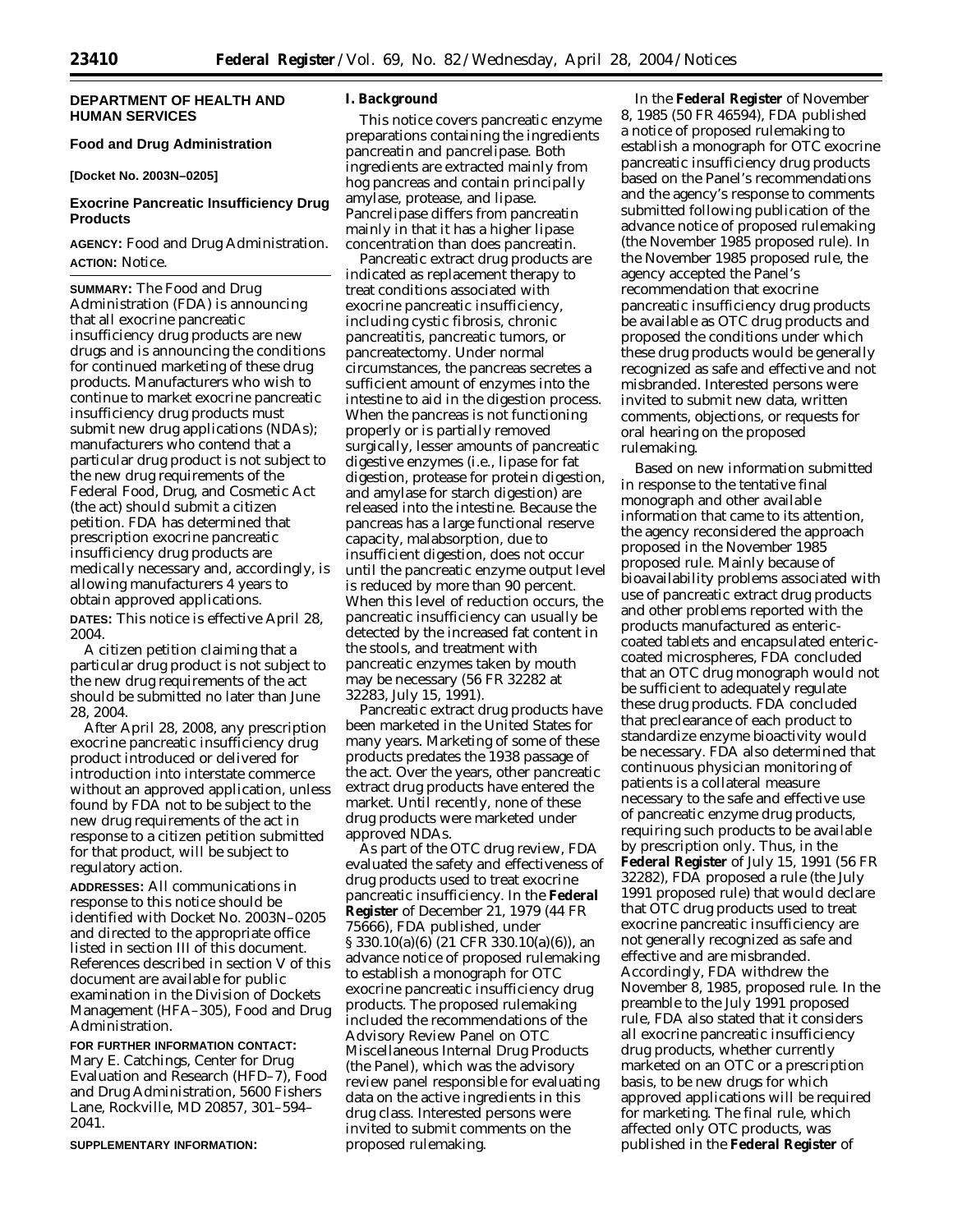April 24, 1995 (60 FR 20162) (the April 1995 final rule).

This notice reiterates the agency's determination that all pancreatic extract drug products are new drugs under section 201(p) of the act (21 U.S.C. 321(p)), requiring approved NDAs for marketing, and states the conditions for marketing the products.

# **II. Summary of Data Supporting New Drug Finding**

In the July 1991 proposed rule and the April 1995 final rule, the agency discussed its review of the scientific data that provide the basis for the agency's decision to require approval of pancreatic extract drug products through the new drug approval process under section 505 of the act (21 U.S.C. 355).

Those data, including in vitro and in vivo studies, demonstrated variations in bioactivity among pancreatic extract drug products that were labeled as containing the same enzyme activity (Refs. 1 through 9). This notice discusses those data and the most recent data received by the agency.

An early study compared 16 commercially available pancreatic extract products (tablets, capsules, and enteric-coated tablets) in vitro. The study demonstrated a wide range of lipase activity (from 10 to 3,600 United States Pharmacopeia (U.S.P.) units of lipase activity per dosage unit) (Ref. 3). The study also evaluated the effectiveness of an enteric-coated tablet product with and without the enteric coating and observed greater effectiveness for the product lacking the enteric coating.

One in vitro study of various commercial pancreatic enzyme products demonstrated the variations in lipase activity and release rates among the products (Ref. 4). The study tested three main types of dosage forms, i.e., simple pancreatic enzyme preparations (uncoated tablets and powder-filled capsules), enteric-coated tablets, and encapsulated enteric-coated microspheres. The products were analyzed for amylase, lipase, and protease activity before being subjected to a simulated gastric fluid. The lipase activity of each product was then reanalyzed. The results showed that when subjected to a simulated gastric fluid, the simple dosage form products lost all of the original lipase activity. The enteric-coated tablet dosage form retained all of the original lipase activity under these conditions; the three encapsulated enteric-coated microsphere dosage form products retained 54.0, 90.7, and 99.9 percent, respectively, of their original lipase

activity under these conditions. The study also investigated the release rate of the enzyme and the hydrogen-ion concentration (pH) level at which release begins. The enteric-coated tablets showed negligible release of enzymes in the pH range of 4.0 to 6.0. All of the enteric-coated microsphere products released their enzymes in the pH range of 5.5 to 6.0.

Variation in effectiveness among various dosage forms also has been observed. Several studies in patients with severe pancreatic insufficiency and with cystic fibrosis indicate that the encapsulated enteric-coated microsphere dosage form of pancreatic enzymes has improved effectiveness over other formulations in treating pancreatic insufficiency (Refs. 5 through 9).

A number of studies that compared the lipase activity and effectiveness of various products also showed variations among encapsulated enteric-coated microsphere products from different manufacturers (Refs. 1, 4, 7, and 9). For example, an in vivo study of 19 cystic fibrosis patients that compared 1 tablet form product and 3 encapsulated enteric-coated microsphere form products showed fewer gastrointestinal symptoms and increased fat absorption with 2 of the encapsulated entericcoated microsphere products. The tablet and the third encapsulated entericcoated microsphere product gave less satisfactory results, although the enzyme content of the latter was similar to the two more successful encapsulated enteric-coated microsphere products.

In its review, the agency reported that the wide range of enzyme activity, the variety of dosage forms, and the apparent uneven quality of the enteric coatings among pancreatic extract drug products have resulted in instances of underdosing and overdosing with pancreatic extracts. In one study reviewed by the agency, three patients whose pancreatic insufficiency had been controlled using one encapsulated enteric-coated microsphere dosage form experienced therapeutic failure when a similar product was substituted. The products were labeled as containing the same enzyme activity. Analyses of the products used in the study showed that most of the products contained greater lipase activity than labeled.

Review of the data identified other safety problems associated with the use of high doses of pancreatic extracts, for example, hyperuricosuria, hyperuricemia, obstipation, and intestinal obstruction. FDA has received several reports of intestinal stricture and blockage in cystic fibrosis patients using higher potency pancreatic enzymes in

delayed release microtablets and microspheres (Refs. 10 through 17).

In February 2001, FDA received correspondence from the Cystic Fibrosis Foundation reporting apparent therapeutic failures associated with the use of pancreatic enzymes when ''generic'' versions of the drug products were substituted for ''brand name'' products. The adverse events reported included abdominal pain, intestinal obstruction, increased incidence of steatorrhea, increased episodes of rectal prolapse, and increased number of stools. In view of the information provided, however, no direct link between the 14 cases of insufficient therapeutic effect and the substitution of pancrelipase products reported here can be established. No information on adherence to dose and dose regimen has been provided. Also lacking are data on the clinical severity of cystic fibrosis in these patients, which is known to vary widely. Even with good compliance, some patients may not respond promptly or well to the suggested low starting doses of the pancreatic enzymes. Further, no information was provided to demonstrate that the patients with an inadequate therapeutic effect of the substituted ''generic'' version were administered equivalent units of the ''brand name'' product. Nonetheless, the substitution of pancrelipase appears to be somehow involved and raises additional concerns that should be addressed by FDA's requirement for new drug approval (Ref. 18).

Based on a review of all available data, including the studies and adverse reports referenced above, FDA concluded that the safe and effective use of pancreatic enzyme drug products requires that the products be marketed by prescription only and that the products be approved through the new drug approval process to standardize enzyme activity. FDA determined that bioactivity must be shown to correlate with the stated potency of each product, particularly for newer formulations that include microspheres and high-potency levels of pancreatic enzymes.

#### **III. Office Contacts**

All communications in response to this notice should be directed to the appropriate office as follows:

Applications under section 505 of the act: Central Document Room, Center for Drug Evaluation and Research, Food and Drug Administration, 5901–B Ammendale Rd., Beltsville, MD 20705– 1266.

Citizen petitions (see § 10.30 (21 CFR 10.30)) contending that a particular drug product is not subject to the new drug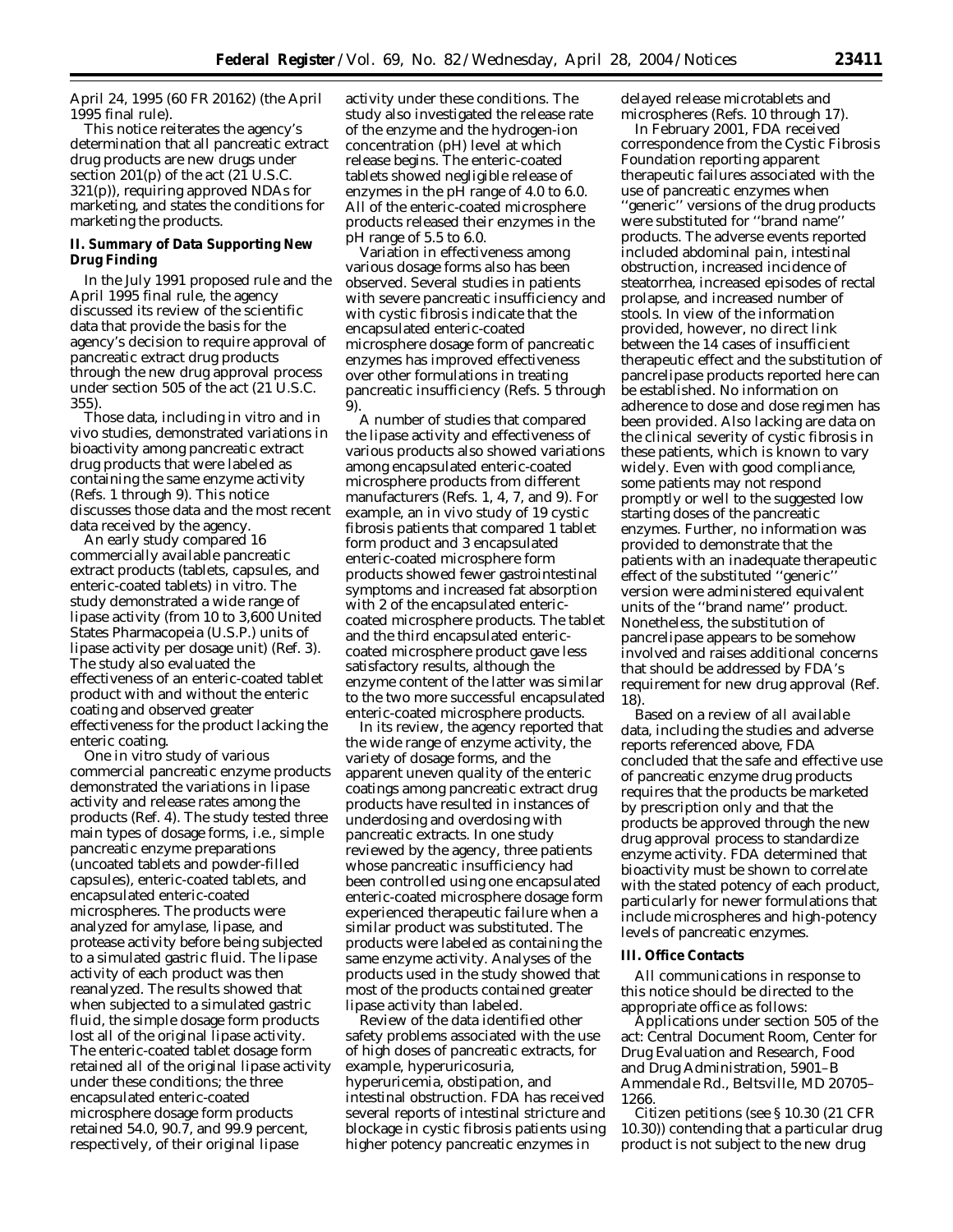requirements of the act: Division of Dockets Management (HFA–305), Food and Drug Administration, 5630 Fishers Lane, rm. 1061, Rockville, MD 20852.

Requests for an opinion on the applicability of this notice to a specific product: Division of New Drugs and Labeling Compliance (HFD–310), Center for Drug Evaluation and Research, Food and Drug Administration, 5600 Fishers Lane, Rockville, MD 20857.

Inquiries regarding procedures for obtaining approval of NDAs: Division of Gastrointestinal and Coagulation Drug Products (HFD–180), Center for Drug Evaluation and Research, Food and Drug Administration, 5600 Fishers Lane, Rockville, MD 20857, 301–827– 7310.

Inquiries regarding procedures for obtaining approval of abbreviated new drug applications (ANDAs): Office of Generic Drugs (HFD–600), Center for Drug Evaluation and Research, Food and Drug Administration, 7500 Standish Pl., Rockville, MD 20855.

#### **IV. Legal Status**

Pancreatic enzyme drug products containing the ingredients pancreatin and pancrelipase are used as replacement therapy in conditions in which the exocrine secretions of the pancreas (principally, amylase, lipase, and protease) are either absent or deficient. The goal of therapy in pancreatic enzyme replacement is to control the consequences of exocrine pancreatic insufficiency, namely maldigestion and malabsorption of fats, protein, and carbohydrates and resulting nutritional deficiencies. Individualization of treatment is needed for optimal therapeutic effect (50 FR 46594 at 46597, November 8, 1985).

Various dosage forms of pancreatic enzyme drug products are currently marketed: Uncoated tablets, powders, capsules, enteric-coated tablets, and encapsulated enteric-coated microspheres. Significant variations in bioavailability have been shown both among the various dosage forms and among products from different manufacturers of the same dosage form. These variations in bioavailability can affect both safety and effectiveness of the products. Subpotent doses of pancreatic enzyme products may result in patients experiencing steatorrhea, malnutrition, and consequent nutritional deficiencies. High doses of these products have been associated with hyperuricosuria, hyperuricemia, and other severe complications such as colonic strictures and intestinal blockage in patients using high-potency dosage preparations.

Available data have shown that the formulation, dosage, and manufacturing process of pancreatic enzyme drug products have a critical effect on the safe and effective use of these drugs. The bioavailability of the enzymes present in these products depends on the process used to manufacture the drug products. Standardization of the enzyme bioactivity is necessary to avoid serious safety problems resulting from too little or too much supplementation.

FDA has approved an NDA for one pancreatic enzyme product (Cotazym, manufactured by Organon, Inc.). This product is not currently being marketed. No currently marketed pancreatic enzyme product has been shown to demonstrate consistent enzyme bioactivity that results in predictable safety and effectiveness. The approval of the NDA for Cotazym does not equate to general recognition of safety and effectiveness for pancreatic enzyme products as a class. Because bioactivity relates to product-specific formulation and manufacturing issues, each pancreatic enzyme product must be shown to be safe and effective based upon the specific characteristics of the drug product. Therefore, no currently marketed unapproved pancreatic enzyme drug product is generally recognized as safe and effective. Accordingly, pancreatic extract drug products used to treat exocrine pancreatic insufficiency are new drugs under section 201(p) of the act and are subject to the requirements of section 505 of the act. The submission of an NDA is necessary to provide FDA with information on the product's formulation, manufacture, quality control procedures, and the effectiveness of the marketed formulation to ensure, among other things, that a company has the ability to manufacture a consistently bioactive pancreatic enzyme formulation.

If a manufacturer of a pancreatic enzyme drug product contends that the particular drug product is not subject to the new drug requirements of the act, this claim should be submitted in the form of a citizen petition under § 10.30 and should be filed to Docket No. 2003N–0205 no later than June 28, 2004. Sixty days is the time allowed for such submissions in similar proceedings. (See § 314.200(c) and (e) (21 CFR 314.200(c) and (e)).) Under § 10.30(e)(2), the agency will provide a response to each petitioner within 180 days of receipt of the petition. A citizen petition that contends that a particular drug product is not subject to the new drug requirements of the act should contain the quality and quantity of data and information set forth in § 314.200(e).

Note especially that a contention that a drug product is generally recognized as safe and effective within the meaning of section 201(p) of the act is to be supported by the same quantity and quality of scientific evidence that is required to obtain approval of an application for the product. (See § 314.200(e)(1).)

#### *Conditions for Approval and Marketing*

Manufacturers who wish to continue marketing pancreatin or pancrelipase drug products must submit applications as required by section 505 of the act and part 314 (21 CFR part 314). At this time, FDA expects to receive only NDAs, including section 505(b)(2) applications, for these products. For the reasons described below, the agency has determined that pancreatic extract drug products currently are not likely to be appropriate subjects for ANDAs.

For a pancrelipase or pancreatin product to be submitted as an ANDA, the proposed drug product would have to be shown to contain the same active ingredient(s) as an approved reference listed drug. Because of the complexity of pancreatic extract products, it is unlikely that currently available physiochemical and biological analytical tools would be able to demonstrate that the active ingredients in pancreatic extract products from two different manufacturers are the same. Therefore, the agency has concluded that manufacturers currently are unlikely to obtain approval of pancreatic extract products under section 505(j) of the act.

Manufacturers interested in submitting ANDAs for pancreatic extract products are strongly advised to contact the Office of Generic Drugs (HFD–600) (see section III of this document) to discuss the feasibility of such an application.

FDA discussed the requirements for approval of a full NDA in the July 1991 proposed rule (56 FR 32282 at 32283). An NDA must include adequate and well-controlled clinical studies of the product's effectiveness, i.e., evidence of human bioactivity in normal volunteers or patients to demonstrate that the enzymes are active in vivo on ingested fats, proteins, and carbohydrates. The bioactivity must be shown to correlate with the stated potency of each product. The studies need to comply with the requirements of part 314. An application must also include information on the drug product's formulation, manufacture, and quality control procedures to ensure that the applicant has the ability to manufacture a consistently bioactive formulation. Elsewhere in this issue of the **Federal**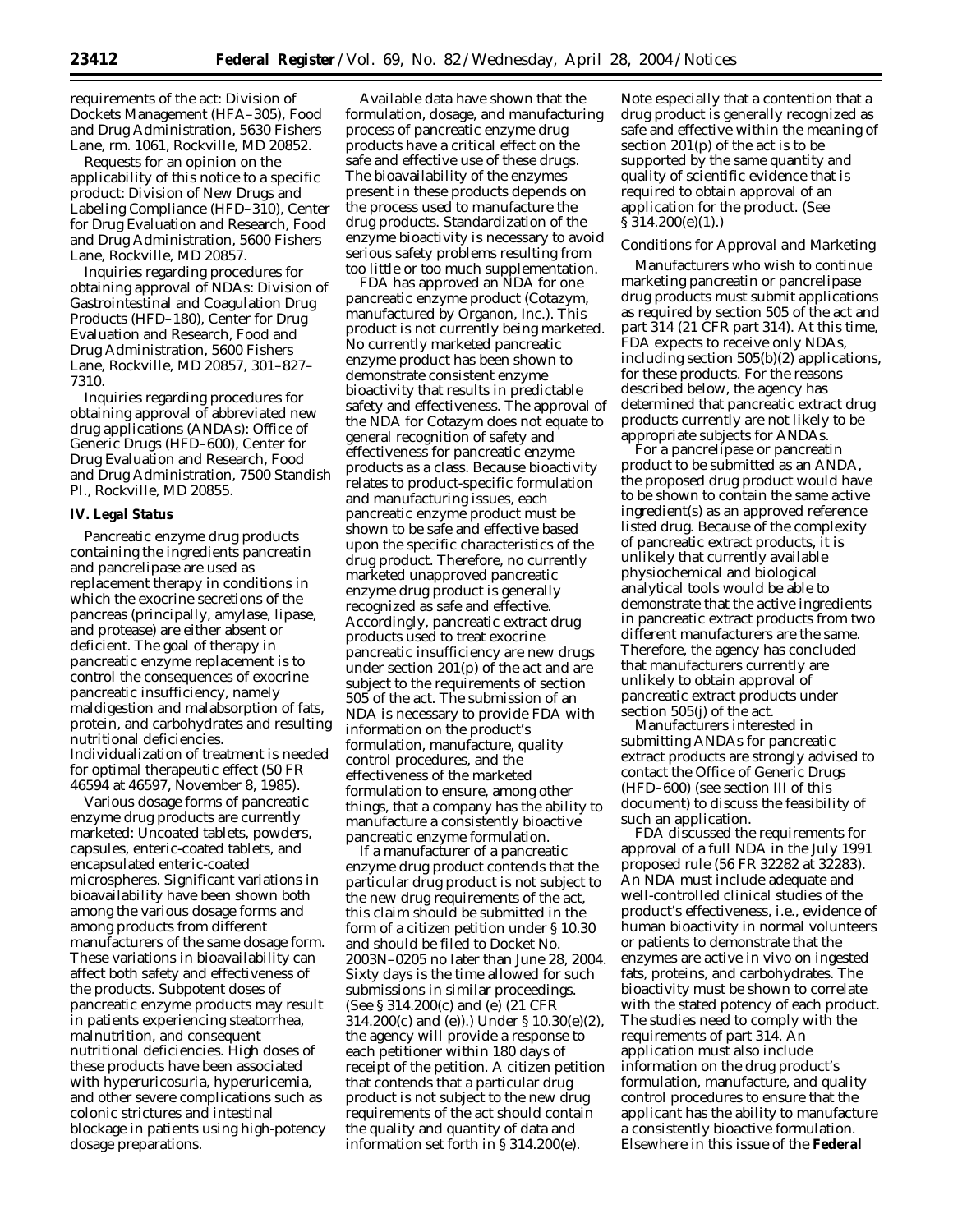**Register**, FDA is announcing the availability of a draft guidance for industry entitled ''Exocrine Pancreatic Insufficiency Drug Products— Submitting NDAs.'' This draft guidance, when finalized, will aid sponsors of exocrine insufficiency drug products in submitting NDAs for the drug products.

Inquiries regarding procedures for obtaining approval of NDAs should be directed to the Division of Gastrointestinal and Coagulation Drug Products (HFD–180) (see section III of this document).

Pancreatic enzyme products are medically necessary because they are used to treat exocrine pancreatic insufficiency, a condition in which symptoms are due to deficient secretion of pancreatic enzymes (i.e., lipase, protease, amylase) essential for normal digestion and absorption. Exocrine pancreatic insufficiency associated with cystic fibrosis, chronic pancreatitis, and other pancreatic diseases causes maldigestion and malabsorption of fats, protein, and carbohydrates, and poor absorption of fat-soluble vitamins, iron, folic acid, and other micronutrients. These nutritional deficiencies lead to steatorrhea, diarrhea, and malnutrition in cystic fibrosis and chronic pancreatitis, and also growth retardation in children, adolescents, and adults with cystic fibrosis. The severity of the conditions varies from patient to patient as does the dosage requirement of pancreatic enzyme replacement therapy needed to relieve the symptoms of pancreatic insufficiency. The dosage, including the relative amounts of enzymes (lipase for fat digestion, protease for protein digestion, and amylase for starch digestion), should be individualized for each patient and adjusted when clinically indicated. In recommended doses, pancreatic extracts are virtually free of adverse effects.

There are safety issues associated with the continued marketing of unapproved pancreatic enzyme products. As discussed previously in this document, there are safety problems associated with high doses of pancreatic extracts. The most common adverse effects are gastrointestinal in nature, specifically diarrhea, nausea, stomach cramps, or pain. Excessive doses of pancreatic extracts have been associated with hyperuricosuria, hyperuricemia, obstipation, and intestinal obstruction. It appears that these side effects have been addressed to some extent in the labeling for a number of the currently marketed products. Continuous physician monitoring is also recommended to help minimize these problems. Cases of intestinal stricture and obstruction have been observed in

one adult and one child without cystic fibrosis treated for prolonged periods with high concentrations of pancreatic enzymes. Intestinal stricture and obstruction have also been observed in children with cystic fibrosis treated with various concentrations of pancreatic enzymes or with pancreatic enzyme preparations containing high lipase concentrations. Whether there is a relationship between the use of these products and intestinal stricture needs further investigation.

Despite the risks associated with use of unapproved pancreatic enzyme products, no alternative drug is relied upon by the medical community to treat the lack of lipase, protease, and amylase caused by exocrine pancreatic insufficiency. Pancreatic enzyme supplements are a daily requirement for patients with exocrine pancreatic insufficiency and are needed for survival for many of these patients, e.g., cystic fibrosis patients.

To meet the needs of patients requiring pancreatic enzyme replacement therapy, pancreatic extract drug products in varying dosage forms, enzyme content, and activity are currently being marketed. According to FDA records, there are 23 manufacturers and 26 repackers/private label distributors marketing 38 formulations. Pancreatic enzyme products, including some of the currently marketed products, have been marketed for years. Only one product, Cotazym, sponsored by Organon, Inc., is the subject of an approved NDA and that product is not currently being marketed. However, there is a need for a range of products to remain available for patient use. The dosage requirements of patients vary, and the appropriate daily dose of pancreatic enzyme supplements must be individualized and adjusted when clinically indicated. Furthermore, physicians have identified and stabilized their patients on currently available products with different ratios of lipase, protease, and amylase that meet the patients' needs. Thus, to meet the dosing requirements and to maintain compliance with treatment, pancreatic supplements are needed with varied concentrations of lipase, protease, and amylase.

Accordingly, FDA will permit currently marketed pancreatic enzyme products to be marketed without approved applications until April 28, 2008, to give manufacturers time to conduct the required studies and to prepare and submit applications, and to allow time for review of and action on these applications. This provision for continuation of marketing, which applies only to pancreatic enzyme

products marketed on or before the publication of this document, is consistent with the order in *Hoffmann-LaRoche, Inc.* v. *Weinberger*, 425 F. Supp. 890 (D.D.C. 1975), as amended, reprinted in the **Federal Register** of September 22, 1975 (40 FR 43531), and March 2, 1976 (41 FR 9001), because pancreatic enzyme products are medically necessary drug products.

After April 28, 2008, any pancreatic enzyme drug product that is introduced or delivered for introduction into interstate commerce without an approved application will be subject to regulatory action, unless there has been a finding by FDA, under a citizen petition submitted for that product as described above, that the product is not subject to the new drug requirements of the act.

This notice is issued under the Federal Food, Drug, and Cosmetic Act (secs. 502, 505 (21 U.S.C. 352, 355)) and under authority delegated to the Associate Commissioner for Policy and Planning (21 CFR 5.20).

#### **V. References**

The following references have been placed on display in the Division of Dockets Management (see the **ADDRESSES** section of this document) and may be seen by interested persons between 9 a.m. and 4 p.m., Monday through Friday.

1. Hendeles, L. et al., ''Treatment Failure After Substitution of Generic Pancrelipase Capsules: Correlation with In Vitro Lipase Activity,'' *Journal of the American Medical Association*, 263:2459–2461, 1990.

2. Regan, P. T. et al., ''Comparative Effects of Antacids, Cimetidine and Enteric Coating on the Therapeutic Response to Oral Enzymes in Severe Pancreatic Insufficiency,'' *New England Journal of Medicine*, 297:854– 858, 1977.

3. Graham, D. Y., ''Enzyme Replacement Therapy of Exocrine Pancreatic Insufficiency in Man: Relation Between In Vitro Enzyme Activities and In Vivo Potency in Commercial Pancreatic Extracts,'' *New England Journal of Medicine*, 296:1314–1317, 1977.

4. Fatmi, A. A. and J. A. Johnson, ''An In Vitro Comparative Evaluation of Pancreatic Enzyme Preparations,'' *Drug Development and Industrial Pharmacy*, 14:1429–1438, 1988.

5. Graham, D. Y., ''An Enteric-Coated Pancreatic Enzyme Preparation that Works,'' *Digestive Diseases and Sciences*, 24:906–909, 1979.

6. Mischler, E. H. et al., ''Comparison of Effectiveness of Pancreatic Enzyme Preparations in Cystic Fibrosis,'' *American Journal of Diseases of Children*, 136:1060– 1063, 1982.

7. Littlewood, J. M. et al., ''In Vivo and In Vitro Studies of Microsphere Pancreatic Supplements,'' *Journal of Pediatric Gastroenterology and Nutrition*, 7 (Supplement 1):S22–S29, 1988.